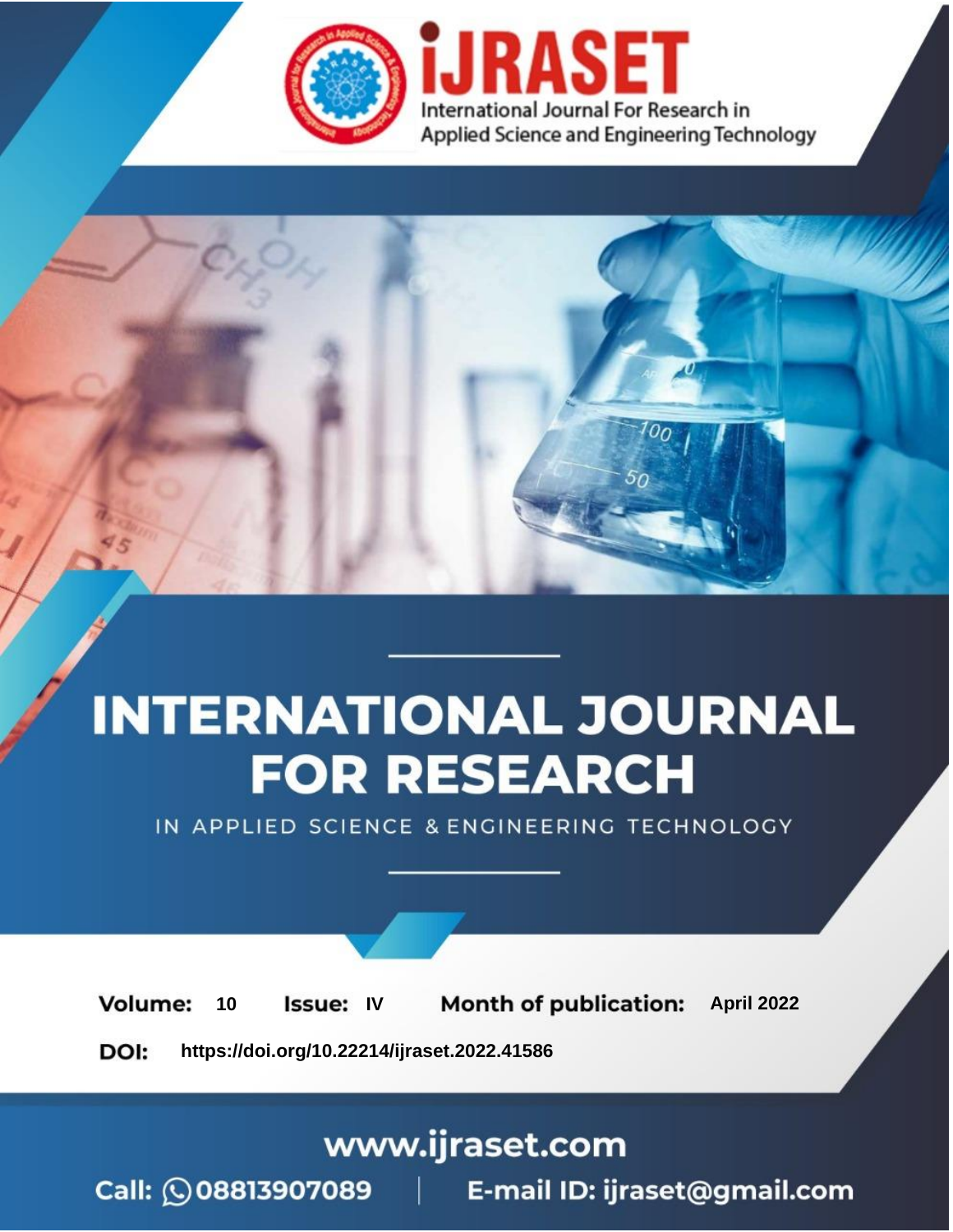

### **Review Paper on Network Data Verification Using Machine Learning Classifiers Based On Reduced Feature Dimensions**

Miss. Maithili Deshmukh<sup>1</sup>, Dr. M. A. Pund<sup>2</sup>

*<sup>1</sup> PG Scholar, <sup>2</sup> Professor, Computer Science & Engineering, Prof Ram Meghe Institute of Research and Technology, Amravati, Maharashtra, INDIA*

*Abstract: With the rapid development of network-based applications, new risks arise and additional security mechanisms require additional attention to improve speed and accuracy. Although many new security tools have been developed, the rapid rise of malicious activity is a serious problem and the ever-evolving attacks pose serious threats to network security. Network administrators rely heavily on intrusion detection systems to detect such network intrusion activity. A major approach is machine*  learning methods for intrusion detection, where we learn models from data to differentiate between abnormal and normal *traffic. Although machine learning methods are often used, there are some shortcomings in the in-depth analysis of machine learning algorithms in terms of intrusion detection. In this work, we present a comprehensive analysis of some existing machine learning classifiers with respect to known intrusions into network traffic. Specifically, we analyze classification with different dimensions, that is, feature selection, sensitivity to hyper-parameter selection, and class imbalance problems that are involved in intrusion detection. We evaluate several classifications using the NSL-KDD dataset and summarize their effectiveness using detailed experimental evaluation.*

*Keywords: IDS, Machine Learning, Classification Algorithms, NSL-KDD Dataset, Network Intrusion Detection, Data Mining, Feature Selection, WEKA, Hyperparameters, Hyperparameter Optimization.*

#### **I. INTRODUCTION**

To extract important features from these higher dimensions of variables and data. Statistical techniques were used to reduce noise and redundant data. However, we do not use all the features to train the model. We can improve our model with both correlated and non-correlated features, so the choice of features plays an important role.

Furthermore, it not only supports our model to be trained faster but also reduces the complexity of the model, makes it easier to understand and improves the accuracy, precision or metric performance in memory. There are four main reasons why the choice of facilities is necessary. First, discard the model to reduce the number of parameters. Further reduce training time, increase normalization to reduce overfilling, and avoid the curse of dimensionality.

In the field of data processing and analysis, datasets can be a large number of variables or characteristics that determine the applicability and usefulness of the data.

Also the challenge of classification is to pay attention to balanced and unbalanced data. Another motivation is to get the best model with high predictions and small errors.

High-dimensional means that there can be hundreds, thousands, or even millions of input variables. Low input dimensions usually have fewer parameters or a simple structure in machine learning models, called degrees of freedom. Models with too much freedom are likely to over-fit the training dataset and therefore do not perform well on new data. Instead it is desirable to have a simple model with good generalization and input data with few input variables. This is especially true for linear models where the number of inputs and the degree of freedom of the model are often closely related.

#### **II. LITERATURE SURVEY**

*1)* In this Paper their analysis results for the performance of the six different classifiers on the NSLKDD dataset shows that J48 and IBK are the best two classifiers in terms of accuracy detection but IBK is much better when applying feature selection techniques. For future work, we propose to carry out an exploration on how to employ optimization techniques to develop an intrusion detection model with a better accuracy rate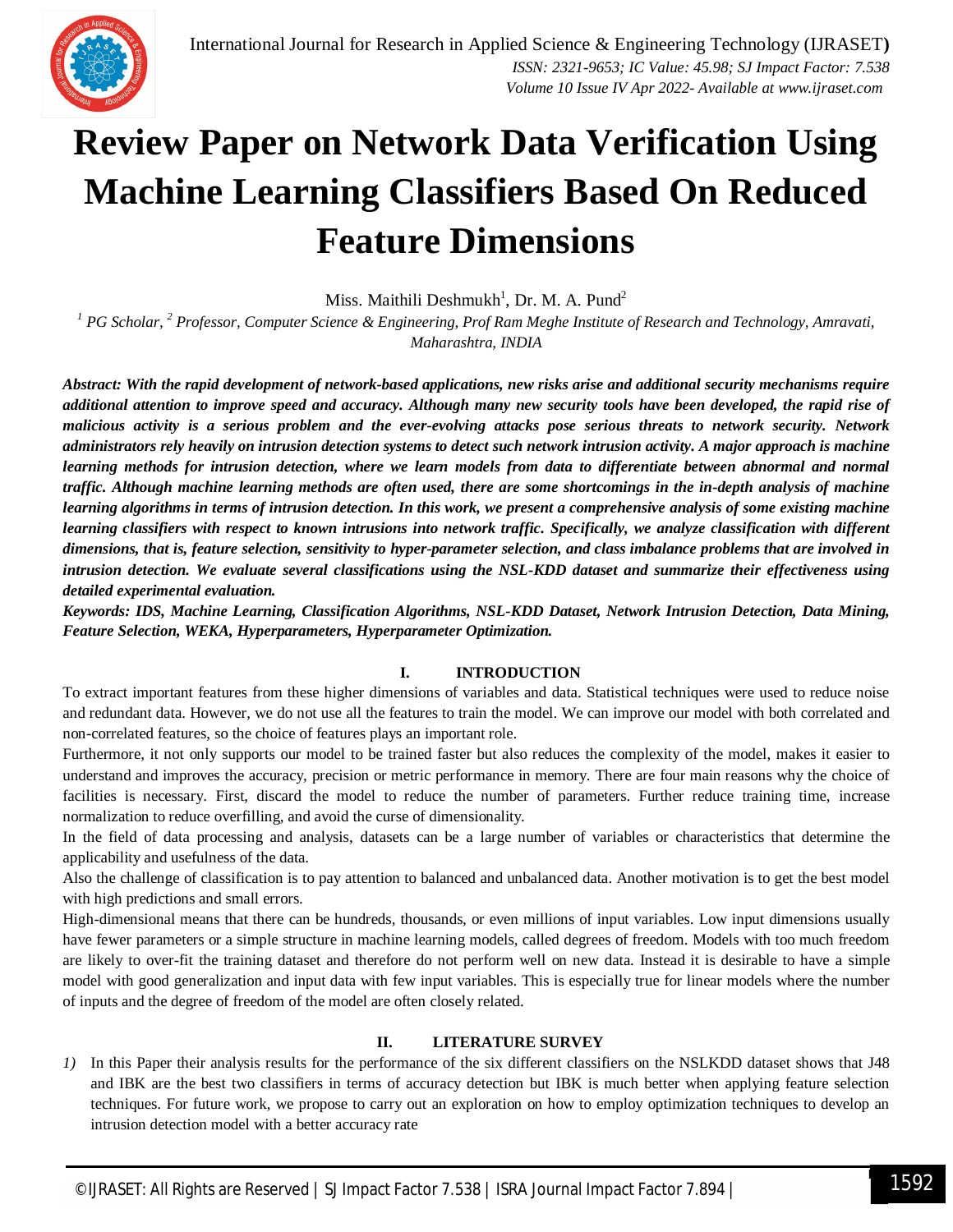

International Journal for Research in Applied Science & Engineering Technology (IJRASET**)**

 *ISSN: 2321-9653; IC Value: 45.98; SJ Impact Factor: 7.538 Volume 10 Issue IV Apr 2022- Available at www.ijraset.com*

- *2)* The conclusion of the present study can be summarized into the following three points:
- *a)* A social media GIS which integrated a Web-GIS, an SNS and Twitter and which included a function for classifying submitted information was designed and developed. A system which supports utilization of information in order to reduce the effects of natural disasters which anticipates use not only in normal times but also use during disasters when there is an information glut was proposed. The system supports utilization of information by depicting submitted information based on location information and content using color-coded semitransparent circles, and by displaying information based on information about present location. Mitaka City in the Metropolis of Tokyo was selected as the region for operation of the system. After a survey of existing conditions was conducted, the system was developed in detail.
- *b)* Since full-scale operation was to be conducted for ten weeks, a one-week operation test was conducted in advance and an area for improvement of the system was identified. After that, the system was reconfigured. People targeted as users of the system were those residing in, commuting to, or attending school in Mitaka City aged eighteen years of age or over. The number of users was fifty in total. Users in their forties and fifties made up the greatest proportion of users, at 32% and 30%, respectively, while the proportion of users in their twenties, thirties, and sixties and above was 14%, 12%, and 10%, respectively, so the system was used by a wide range of age groups. During the period of operation, users accessed the system from PCs and mobile information terminals, and submitted and viewed information.
- *c)* An evaluation of the operation was conducted based on access log analysis and submitted information. The former showed that the system was continually accessed throughout the period of operation, and the later showed that 260 pieces of disaster information were submitted, dispersed throughout Mitaka City. Based on the results of the evaluation of the operation, measures for using the system even more effectively were summarized into the following two points: (1) Notification of information to passive users, and (2) Operation of the system using cloud computing. Future topics for research include expanding the stages of use of the system to times of post-disaster restoration and redevelopment, cooperating with firefighters and police, and operating the system with the participation of a wider user base, and increasing the track record of use of the system by operating it in other regions as well, and further increasing the significance of using the social media GIS developed in the present study
- *3)* The dimensionality reduction problem is responsible for the process of reducing the dimension of a large feature set into a combined reduced-feature set that makes up a large sphere in the n-dimensional space. Hence the dimensionality reduction problem presents advantages like computational efficiency and redundancy removing and other disadvantages such as datalosing and feature-losing in datasets. We have worked in the fields of dimensionality reduction in large datasets. So, our machine learning method for reducing dimensional space in large datasets merges all datasets as a huge one in the first stage. Then, we used PCA for dimensionality reduction, that solves the problems encountered in previous proposals, after applying the ETL process. Hence, our novel method highlights the use of the Python framework where standard representation for numerical data and implementations for mathematical calculations at a high level of programming are performed in an efficient environment. Besides, we have applied our research in the real environment Epileptic Seizure Recognition Data Set provided by UCI Machine Learning Repository. The experimental results show that Random Forest outcomes better than the rest of the algorithms with this complex dataset obtaining an accuracy of 70.3%. We can also appreciate that MLP behaves very stable in general terms and together with Random Forest are the best algorithms to be optimized. In this regard, as shown in figure 2, we can realize how important is the correct selection of a particular scalar or another for the algorithms due mainly to the taxonomy of the data. The intrinsic complexity of the dataset tested in this manuscript suggests excellent conditions for adaptation to other health care scenarios, where the complexity of biological systems will also be adapted to our generic methodology. Although the results obtained are very encouraging, the greatest achievement in the authors' opinion is the possibility of future lines. At this point and due to the complexity of the data currently generated, with characteristics of variability and other aspects besides the volume, such as velocity, veracity of the big data, where a new world has opened up to continue in this fascinating area of data science research.
- *4)* In this paper, the state of the art on ensemble methodologies to deal with class imbalance problem has been reviewed. This issue hinders the performance of standard classifier learning algorithms that assume relatively balanced class distributions, and classic ensemble learning algorithms are not an exception. In recent years, several methodologies integrating solutions to enhance the induced classifiers in the presence of classim balance by the usage of ensemble learning algorithms have been presented. However, there was a lack of framework where each one of them could be classified; for this reason, a taxonomy where they can be placed has been presented. We divided these methods into four families depending on their base ensemble learning algorithm and the way in which they address the class imbalance problem. Once that the new taxonomy has been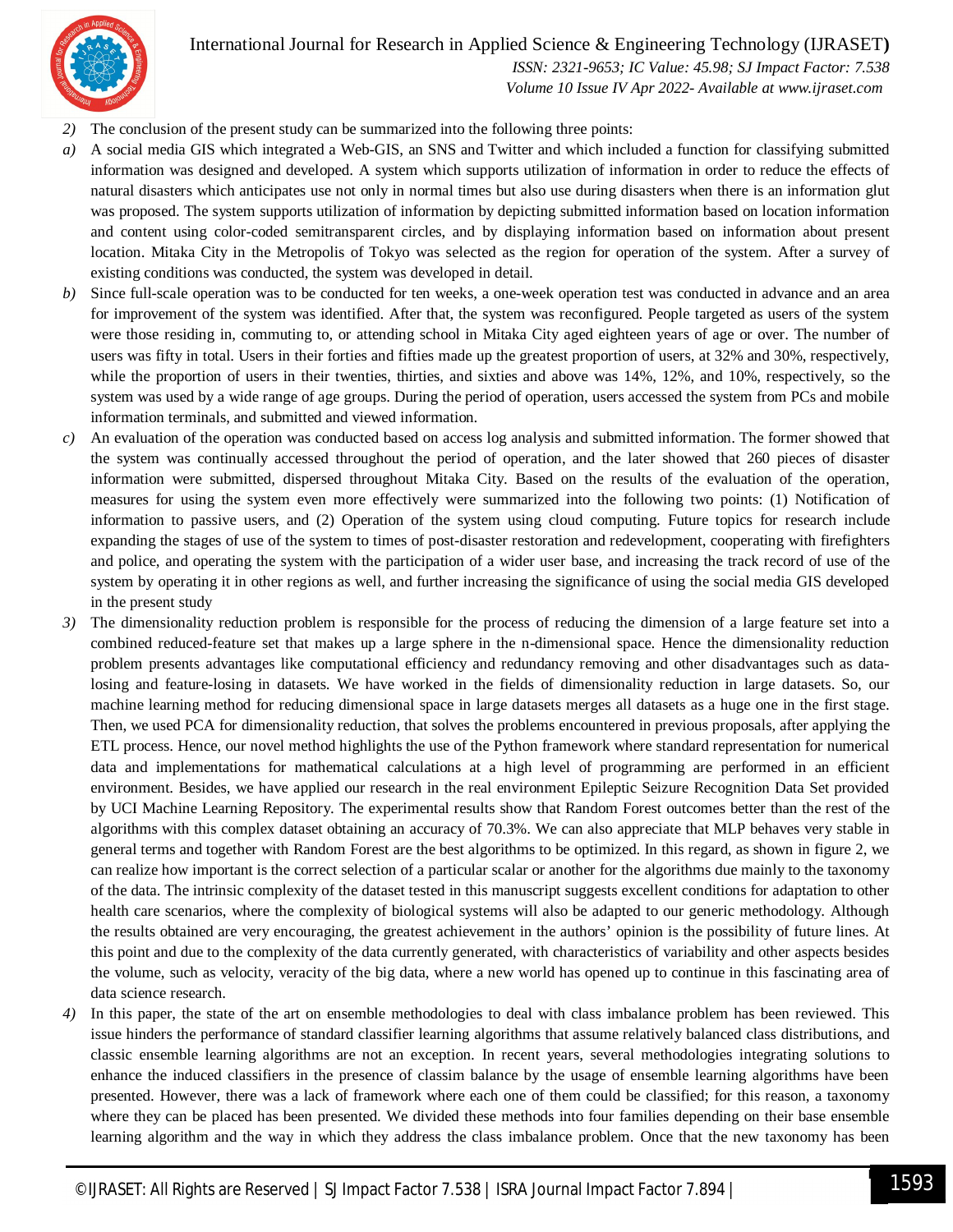

International Journal for Research in Applied Science & Engineering Technology (IJRASET**)**  *ISSN: 2321-9653; IC Value: 45.98; SJ Impact Factor: 7.538 Volume 10 Issue IV Apr 2022- Available at www.ijraset.com*

presented, thorough study of the performance of these methods in a large number of real-world imbalanced problems has been performed, and these approaches with classic ensemble approaches and non ensemble approaches have been compared. We have performed this study developing a hierarchical analysis over the taxonomy proposed, which was guided by nonparametric statistical tests. Finally, we have concluded that ensemble-based algorithms are worthwhile, improving the results that are obtained by the usage of data preprocessing techniques and training a single classifier. The use of more classifiers makes them more complex, but this growth is justified by the better results that can be assessed. We have to remark the good performance of approaches such as RUSBoost or UnderBagging, which despite being simple approaches, achieve higher performances than many other more complex algorithms. Moreover, we have shown the positive synergy between sampling techniques (e.g., undersampling or SMOTE) and Bagging ensemble learning algorithm. Particularly noteworthy is the performance of RUSBoost, which is the computationally least complex among the best performers



#### **III. SYSTEM DESIGNS**

Fig : Network Data Verification Using Machine Learning

#### **IV. CONCLUSION**

Hence we discuss the above research paper & concluded the system which proposed Network Data Verification Using Machine Learning Classifiers Based On Reduced Feature Dimensions. The further improvisation of system is possible as the classifier and datasets are trained.

#### **V. ACKNOWLEDGEMENT**

First and foremost, I would like to express my sincere gratitude to my Dr M. A. Pund who has in the literal sense, guided and supervised me. I am indebted with a deep sense of gratitude for the sconstant inspiration and valuable guidance throughout the work.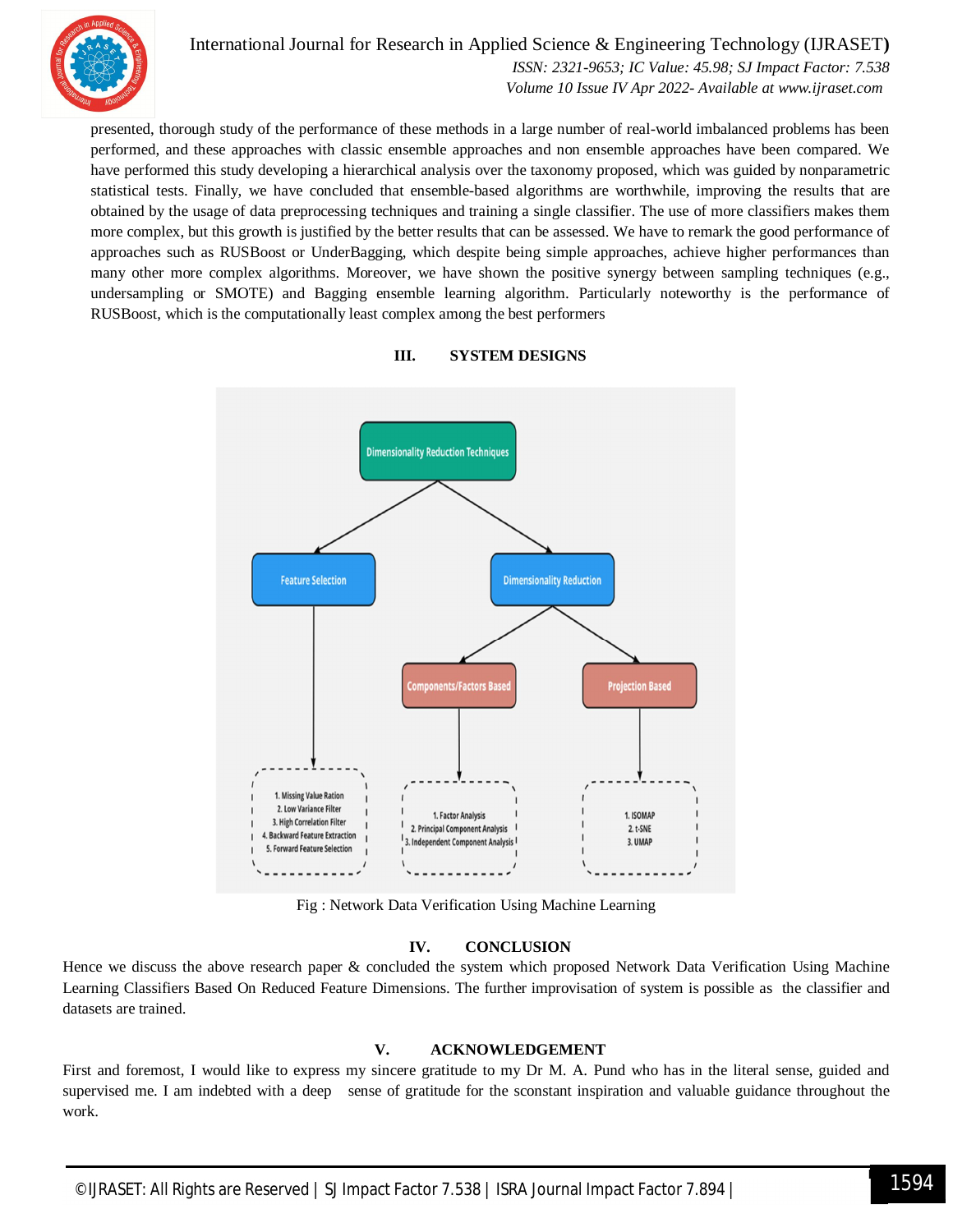International Journal for Research in Applied Science & Engineering Technology (IJRASET**)**



 *ISSN: 2321-9653; IC Value: 45.98; SJ Impact Factor: 7.538*

 *Volume 10 Issue IV Apr 2022- Available at www.ijraset.com*

#### **REFERENCES**

- [1] Ahmed Mahfouz, Deepak Venugopal, Sajan G Shiva "Comparative Analysis of ML Classifiers for Network Intrusion Detection**"** August 2019 Conference: International Congress on Information and Communication TechnologyAt: London, UK
- [2] D. B. Roy, R. Chaki, State of the art analysis of network traffic anomaly detection, in Ap-plications and Innovations in Mobile Computing (AIMoC), 2014, IEEE, 2014, pp. 186–192.
- [3] RAFAEL MUÑOZ TEROL 1 , ALEJANDRO REINA REINA2 , SABER ZIAEI 3 , AND DAVID GIL 4 1 A Machine Learning Approach to Reduce Dimensional Space in Large Datasets
- [4] M. Galar, A. Fernandez, E. Barrenechea, H. Bustince, and F. Herrera, ''A review on ensembles for the class imbalance problem: Bagging-, boosting-, and hybrid-based approaches,'' IEEE Trans. Syst., Man, Cybern.C, Appl. Rev., vol. 42, no. 4, pp. 463–484, Jul. 2012.
- [5] R. Polikar, ''Ensemble based systems in decision making,'' IEEE Circuits Syst. Mag., vol. 6, no. 3, pp. 21–44, 3rd Quart., 2006.
- [6] T. G. Dietterich, ''Ensemble methods in machine learning,'' in Proc. Int. Workshop Multiple Classifier Syst.. Berlin, Germany: Springer, 2000.
- [7] R. M. O. Cruz, R. Sabourin, and G. D. C. Cavalcanti, ''Dynamic classifier selection: Recent advances and perspectives,'' Inf. Fusion, vol. 41,pp. 195–216, May 2018.
- [8] S. Bashbaghi, E. Granger, R. Sabourin, and G.-A. Bilodeau, ''Dynamic selection of exemplar-SVMs for watch-list screening through domain adaptation,'' in Proc. 6th Int. Conf. Pattern Recognit. Appl. Methods, 2017, pp. 738–745.
- [9] P. R. L. de Almeida, E. J. da Silva Junior, T. M. Celinski, A. de Souza Britto, L. E. S. de Oliveira, and A. L. Koerich, ''Music genre classification using dynamic selection of ensemble of classifiers,'' in Proc. IEEE Int. Conf. Syst., Man, Cybern., Oct. 2012, pp. 2700–2705.
- [10] B. Baesens, T. Van Gestel, S. Viaene, M. Stepanova, J. Suykens, and J. Vanthienen, ''Benchmarking state-of-the-art classification algorithms for credit scoring,'' J. Oper. Res. Soc., vol. 54, no. 6, pp. 627–635, Jun. 2003.
- [11] H. Xiao, Z. Xiao, and Y. Wang, ''Ensemble classification based on supervised clustering for credit scoring,'' Appl. Soft Comput., vol. 43, pp. 73–86,Jun. 2016.
- [12] M. Galar, A. Fernandez, E. Barrenechea, H. Bustince, and F. Herrera, ''A review on ensembles for the class imbalance problem: Bagging-, boosting-, and hybrid-based approaches,'' IEEE Trans. Syst., Man, Cybern. C, Appl. Rev., vol. 42, no. 4, pp. 463–484, Jul. 2012.